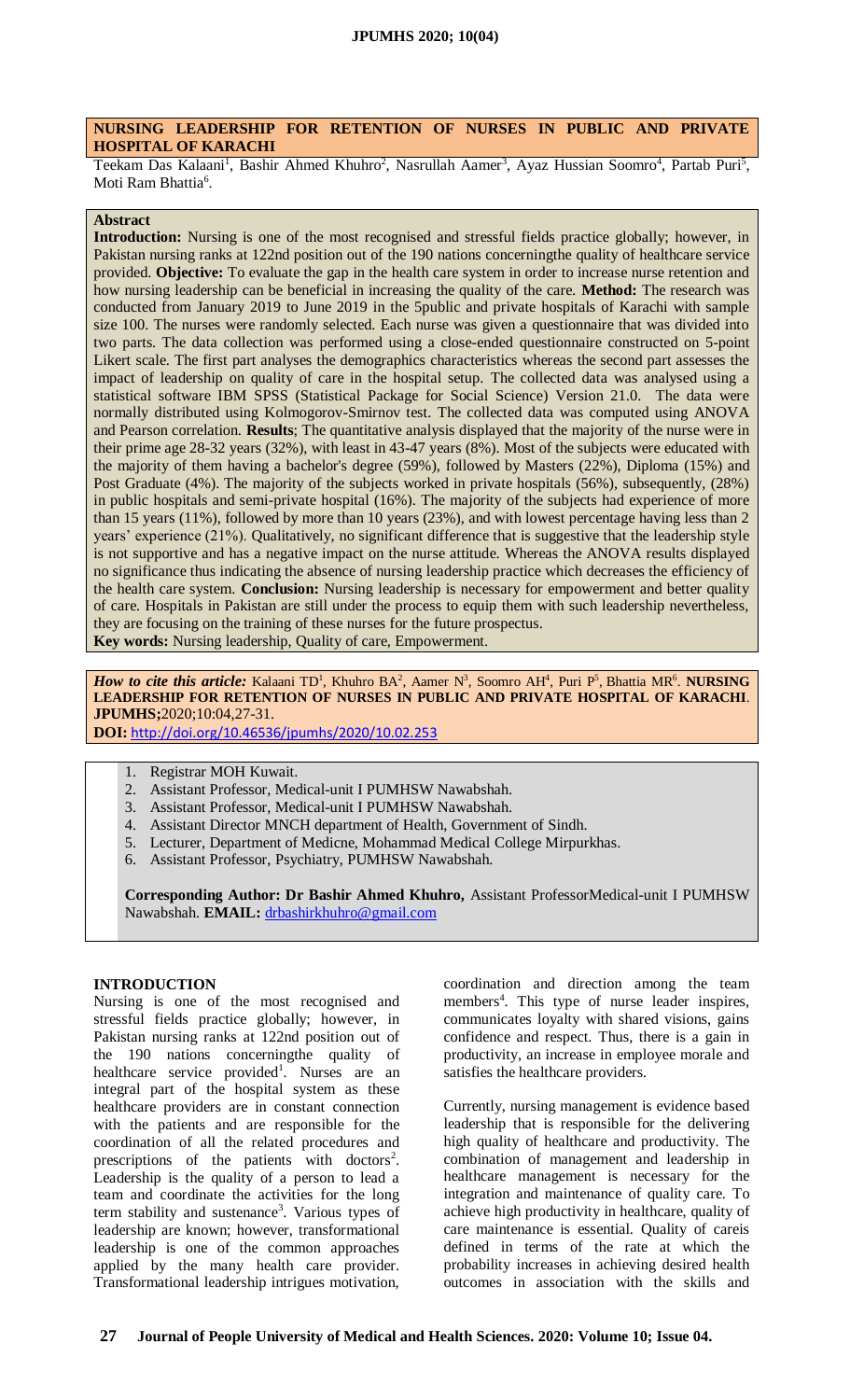knowledge of the health care providers<sup>2</sup>. Various institutes focus on certain measures to maintain the quality of care that includes, patient centered care, evidence based management, reliability, effective, proven efficacy, and safety and equity<sup>5</sup>. For the assessment of the high quality of care certain parameters are taken into account such as the length of stay, mortality rate, hospital based infections, failure to rescue ratio, medical errors, inadequacy in management such as pain management and patient related injuries<sup>6</sup>.

Nevertheless, numerous factors are associated, which affect the quality of care such as the turnover rates. Nurse turnover rates not only have an impact on the working environment but also the financial stability of the hospitals, clinical management of patients and team morale. According to a study, the turnover rate of nursing is one of a major problem faced by the hospital, especially in Karachi Lahore and Islamabad<sup>7,8</sup>. The reason there is a high turnover rate is due to overburdening, limited staff and overtime that exhaust the nurses and raise the chances of sick leave<sup>7</sup>. Several authors suggested that to avoid this issue the nurses should be motivated and empowered so that they can uphold the responsibility of the patients. The authoritative position would encourage them to guide and manage a team along with accepting the challenge and work with a determined goal in the improvement of the quality of care  $8, 9$ . In addition, the hospitals also lack the training programs necessary for the development of the nurse to cope with new upcoming challenges <sup>9</sup>. Thus, it is necessary to demonstrate and explain the nurse the approach of leadership for a better quality of care and management.

As per literature, healthcare development depends upon the new leadership approaches and management style opted by the nurses  $^{10,11}$ . European nations have demonstrated a positive relation between the leadership style and work environment with job satisfaction and retention rate <sup>12</sup>. Nevertheless, this approach is yet to be applied in Pakistan. Thus, there is a gap present in the hospital management that needs to be addressed for the welfare of the nurses.

Therefore, the present study evaluates the gap in the health care system in order to increase nurse retention and how nursing leadership can be beneficial in increasing the quality of the care.

# **METHODS**

The research was conducted from Jan 2018 to May 2019 in the five public and private hospitals of Karachi. The sample size estimated from the monkey survey software 100. Randomly 20 nurses were recruitedfrom the selected hospital, and data was collected. The form of the data collection in the study was categorised in two groups; primary and secondary. In the primary data collection, around randomly 20 nurses were

selected from 5 hospitals. However, secondary data from previous researches were extracted and carefully examined to compare them with the recently collected data.

Each nurse recruited was given a questionnaire along with informed consent.The questionnaire was prepared using a survey monkey that was divided into two parts. The data collection was performed using a close-ended questionnaire constructed on 5-point Likert scale. The questionnaire is divided into sections, each assessing different research questions. The first part analyses the demographics characteristics whereas the second part assesses the impact of leadership on quality of care in the hospital setup.

The questionnaire was constructed defining both quantitative and qualitative parts of the assessment. The quantitative part listed question related to demographics such as gender, age, education level, employer status and experience. The collected data was analysed using a statistical software IBM SPSS (Statistical Package for Social Science) Version 21.0. The data were normally distributed using Kolmogorov-Smirnov test. The collected data was computed using ANOVAand Pearson correlation. For the qualitative analysis, the previous research was extracted and compared with the computed results.

## **RESULT**

The results analysed presented with a significant effect of demographics on the leadership approach to decrease the turnover of nurses and increase the quality of care. Comparison between the genders displayed that the medical profession is dominated by females with 64 of the participant's women whereas 36 were males. Further analysis of the age presented that the majority of the nurse were in their prime age 28- 32 years (32%), followed by 23-27 years (29%), 33-42 years (20 years), above 47 years (11%) and 43-47 years (8%). This defines the presence of a young energetic work force with a prosperous future. Most of the subjects were educated with the majority of them having a bachelor's degree (59%), followed by Masters (22%), Diploma (15%) and Post Graduate (4%). This indicates their understanding regarding the supportive leadership and quality of care. The majority of the subjects worked in private hospitals (56%), subsequently, (28%) in public hospitals and semiprivate hospital (16%). Thus our data mostly comprised of the nurse working in the private sector. The majority of the subjects had experience of more than 15 years (11%), followed by more than 10 years (23%), 2-9 years (45%), and less than 2 years' experience (21%). The subjects were literate and had a prior understanding of the leadership and its association with improvement in the quality of care.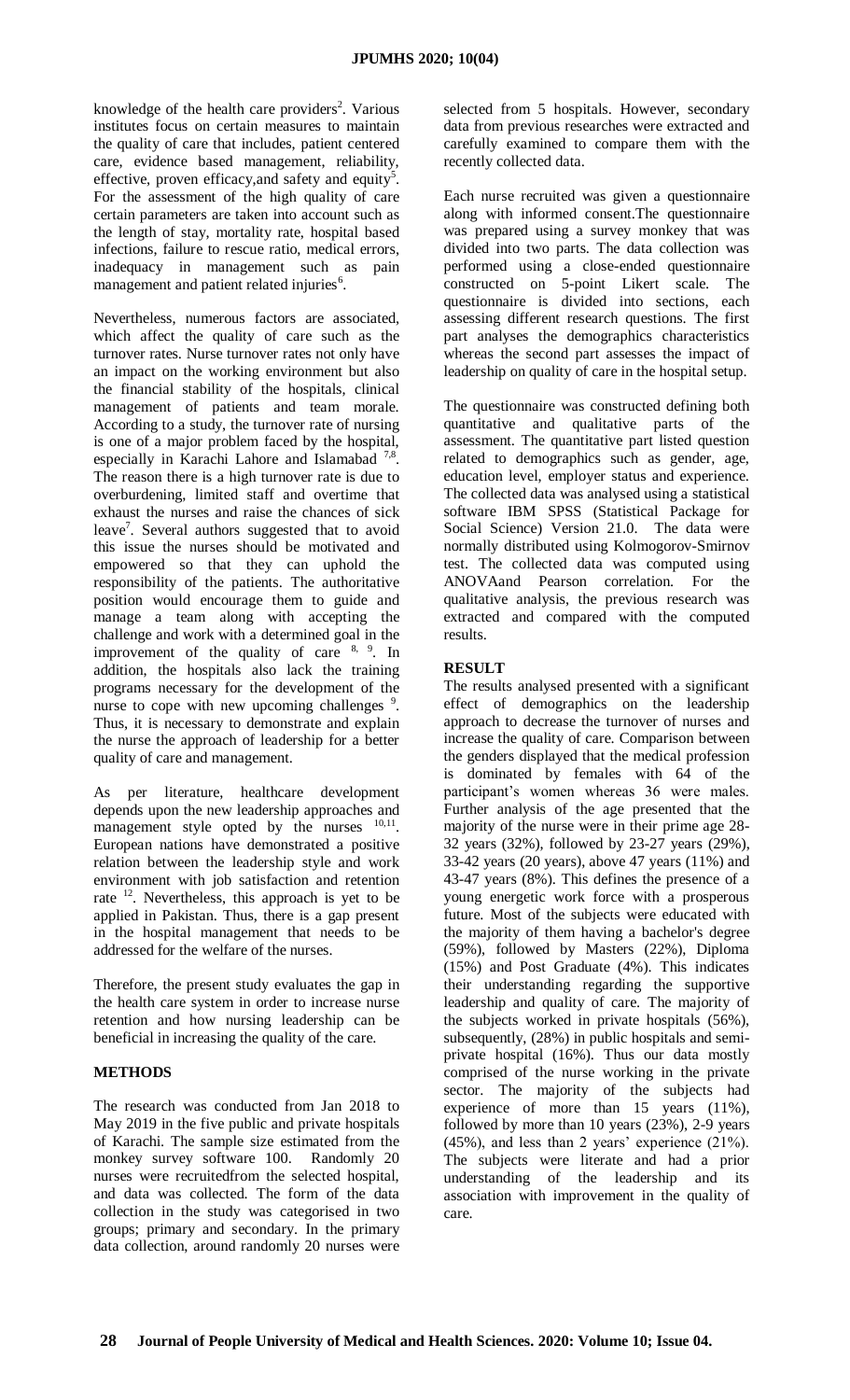| Table: Baseline Characteristics of patients |                |                         |
|---------------------------------------------|----------------|-------------------------|
| <b>Total Number</b>                         | Frequency      | <b>Total Percentage</b> |
| Gender                                      |                |                         |
| Male                                        | 36             | 36%                     |
| Female                                      | 64             | 64%                     |
| Age groups                                  |                |                         |
| $23 - 27$                                   | 29             | 29%                     |
| 28-32                                       | 32             | 32%                     |
| $33 - 42$                                   | 29             | 29%                     |
| 43-47                                       | 8              | 8%                      |
| <b>Level of Education</b>                   |                |                         |
| Diploma                                     | 15             | 15%                     |
| <b>Bachelors</b>                            | 59             | 59%                     |
| <b>Masters</b>                              | 22             | 22%                     |
| Postgraduate                                | $\overline{4}$ | 4%                      |
| Workplace                                   |                |                         |
| Public sector                               | 28             | 28%                     |
| <b>Private Sector</b>                       | 56             | 56%                     |
| Semi-Private                                | 16             | 16%                     |
| Work experience                             |                |                         |
| Less than 2 years                           | 21             | 21%                     |
| 2-9 years                                   | 45             | 45%                     |
| More than 10 years                          | 23             | 23%                     |
| More than 15 years                          | 11             | 11%                     |

Furthermore, a questionnaire assessing the relation between the supportive leadership style and retention of nurses displayed no significant difference that is suggestive that the leadership style is not supportive and has a negative impact on the nurse attitude. However, viewing the relation in light of Pearson correlation, it defines a positive relation between leadership and retention of the nurse. Subsequently, addressing the nursing leadership relation to the quality of care, the ANOVA results displayed no significance thus indicating the absence of nursing leadership practice which decreases the efficiency of the health care system. The Pearson correlation is positive that defines a direct relation between the two variables. The Pearson correlation value 0.142 indicates a positive and good correlation between nursing leadership and the quality of healthcare. Consequently, the second part, comparison with previous research displayed that there was no significant change in the working environment provided to the nurses in addition to the respect given to them at the hospitals. The concept of supportive leadership is not appreciated in Karachi based hospitals. Nevertheless, some authors reported that nurse leadership has an important impact on the performance of the nurse<sup>1,2</sup>. However, certain other parameters can be looked before to increase retention such as increasing the pay or additional incentives. It was argued that it is the responsibility of the management to focus on planned procedures held at the hospital. The subjects of the study reported that though they had prior knowledge regarding the nursing leadership; however, this was not followed in the hospital setup. Previous studies have presented a similar result  $^{7,8}$ . Thus, the reason for lack of motivation lies in the lack of modernisation in technology and intense work pressure.

## **DISCUSSION**

The present study successfully rejects the null hypothesis and presented with evidence that supports nurse empowerment, which is necessary for a better quality of care. A positive correlation suggests that the nursing leadership approach has relieved the doctors from overburdening and relieves them from constant stress while the nurse looks after the patient during the pre and postoperative periods. Globally, the turnover rate is a critical issue to be sorted. Many institutions have taken up the responsibility to train the nurse and develop a new course of management for them. Currently, with changing time nursing leadership has become an essential component of hospital management. It is considered that previously the nurses were not given a priority in the hospital environment to lead and control the management system; however, recently, there has been a change in the perspective leading to acceptance and empowering the nurse. Any reluctance and lack of support from the side of management lead to a decrease in motivation and increase work pressure and turnover rate. The lack of support is mostly observed in the public sector. Each healthcare provider plays an important role in hospital management and patient centred care. The present study assessed the patient's needs and expectations towards the endowment of quality care, to satisfy, motivate and enhance the performance of the nurses. Underlying critical issues were highlighted through the assessment that is required to build a supportive leadership style in the hospital management in association with the nurses. The present study reported that nurse turnover was a major issue in the hospital industry. This problem that affects the quality of care is the low number of nurses and increasing the morbidity rate  $13$ . The reduced number of a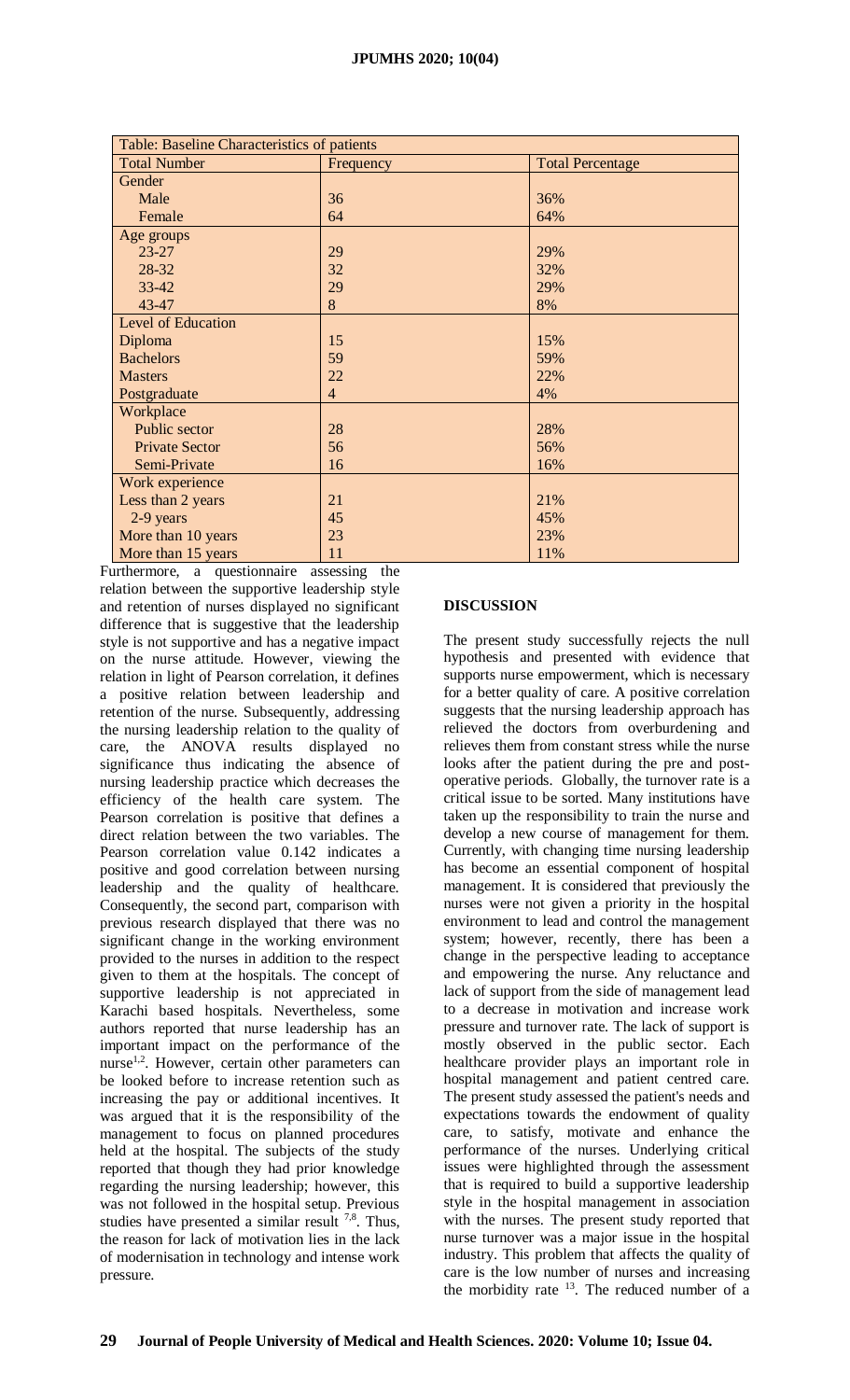nurse often results in high dissatisfaction rate due to the overburdening of work, overtime and overlapping shifts  $14$ . This, in turn, leads to a decrease in the quality of care provided. Often patients admitted are undergoing a lot of stress and anxiety, which require devoted care and attention that often is not provided by the nurses due to a lot of work pressure. Thus, it is argued that a supportive leadership style is essential to increase the nurse motivation level. The outcomes of the present study demonstrated that demographics play an important part in the growth and development of nurses <sup>15, 16</sup>. Many of the nurses in the hospital setup were graduated, which signifies knowledge plays an important role in providing the quality of care. However, there was no positive relation displayed between supportive leadership and retention of nurses indicating, the lack of practice of transformational leadership followed by hospital management. This leads to over burdening and increases the workload on the nurse. Overlapping shifts of the nurse often cause health issues, fatigue and demotivation that result in the increased turnover rate <sup>17</sup>. Moreover, another barrier encountered during the implementation of nurse leadership is a harassment issue <sup>18</sup>. According to the nurses, if the management style is well established these issues could be easily sorted. As per the statistics, the female occupies the majority of the positions as a nurse thus this is an important issue faced <sup>19</sup>. In order to establish a good quality of service, proper transformational leadership is necessary to be established. Nevertheless, some nurses reported biases and harassment in the work environment. As per the nurses if one of their team members would be a leader this would increase their engagement and motivation at their work place. However, this type of system is absent from Karachi hospitals<sup>8</sup>. Most of the subjects were unhappy with the working environment of the hospital and nonsupportive leaders. The response of the patients were similar to the reported study by Alshammari<sup>13</sup>, who debated that despite the discretion between urban and rural hospitals, nursing staff at both ends were not aware of the leadership style and its importance. The government hospitals mostly have their focus on training doctors and treating the patients. Hence, nurses are not exposed to futuristic technology control and management. Samuel et al. , claimed that although the nurse is given brief training during the university period, which they efficiently practiced in the hospitals; however, their performance is limited by their supervisors The research reported that 60% of the people who can afford to visit the private hospital rather than the government sector due to the good quality of service provided<sup>14</sup>. Another important parameter pointed by the author is to focus to achieve nursing leadership is practicing teamwork in the hospitals. According to the findings of Naseer et al. <sup>15</sup>, the operations and management in the Sindh hospitals are improving and the quality of care was improved through the exploration of certain parameters that go unnoticed by the doctors.The literature stated that the progress of

the healthcare provider depends upon the working environment, leadership and teamwork <sup>16</sup>. The study was conducted because of the availability of limited data regarding the nurse, job satisfaction and retention. Many nurses in the study displayed resentment towards the management system. Nurse expressed that due to lack of technology especially in the public sector, there was a lack of chance to grow and expand their work horizons.The authors stated that in order to improve the working environment for the nurse supportive leadership management style should be employed  $17$ . In order to retain the qualified nursing staff the hospitals of Pakistan should consider certain parameters to improve the performance of the nurses such as staff quantity, proper scheduling to avoid overburdening and training<sup>8, 20</sup>. The Likert questionnaire revealed that apart from the lack of leadership management, there were no adequate resources in the hospital that affected their performance and quality of care provided. In the opinion of the nurses, lack of incentives was not only the reason for their lack of motivation but they felt the need to be in charge. This would challenge them to develop and implement more effective management strategies for enhancement in the quality of the working environment which is poorly developed. Most commonly recommended leadership style is transformational, transactional and supportive <sup>21</sup>. These leadership styles allow a better quality of healthcare service however, the investigation conducted in the hospitals of Karachi indicated poor development of health care facilities  $22, 23$ . Nevertheless, some of the nurses did not support the idea of transformational leadership because of their lack of knowledge and demotivation.

# **LIMITATIONS**

The present study also has certain limitations which include the restriction of time as well as resources which impede the collection of inclusive results to a certain degree. Consequently, the parameter of the region i.e., Pakistan also hinders the generalizability of the results.

## **RECOMMENDATIONS**

The study displayed a positive correlation between the leadership style and turnover rate which indicated for better productivity, low turnover rate at the hospitals;hence, there is a need for acknowledgement of the nurses, their efforts, and collaboration  $20-22$ . Moreover, the doctor's collaboration is necessary for the establishment of supportive leadership style, this would lower the turnover rate. Implementation of the nursing leadership allows better teamwork abilities, effective evidence-based and patient centred care. The responsibilities of the nurse would be easily distributed without overburdening them and allowing them to easily adjust to the overtime scheduling. This leads to a low level of health issues and sick leave. However, this inevitable only if the management maintains adequate resources and employees to attend to patient needs and care.